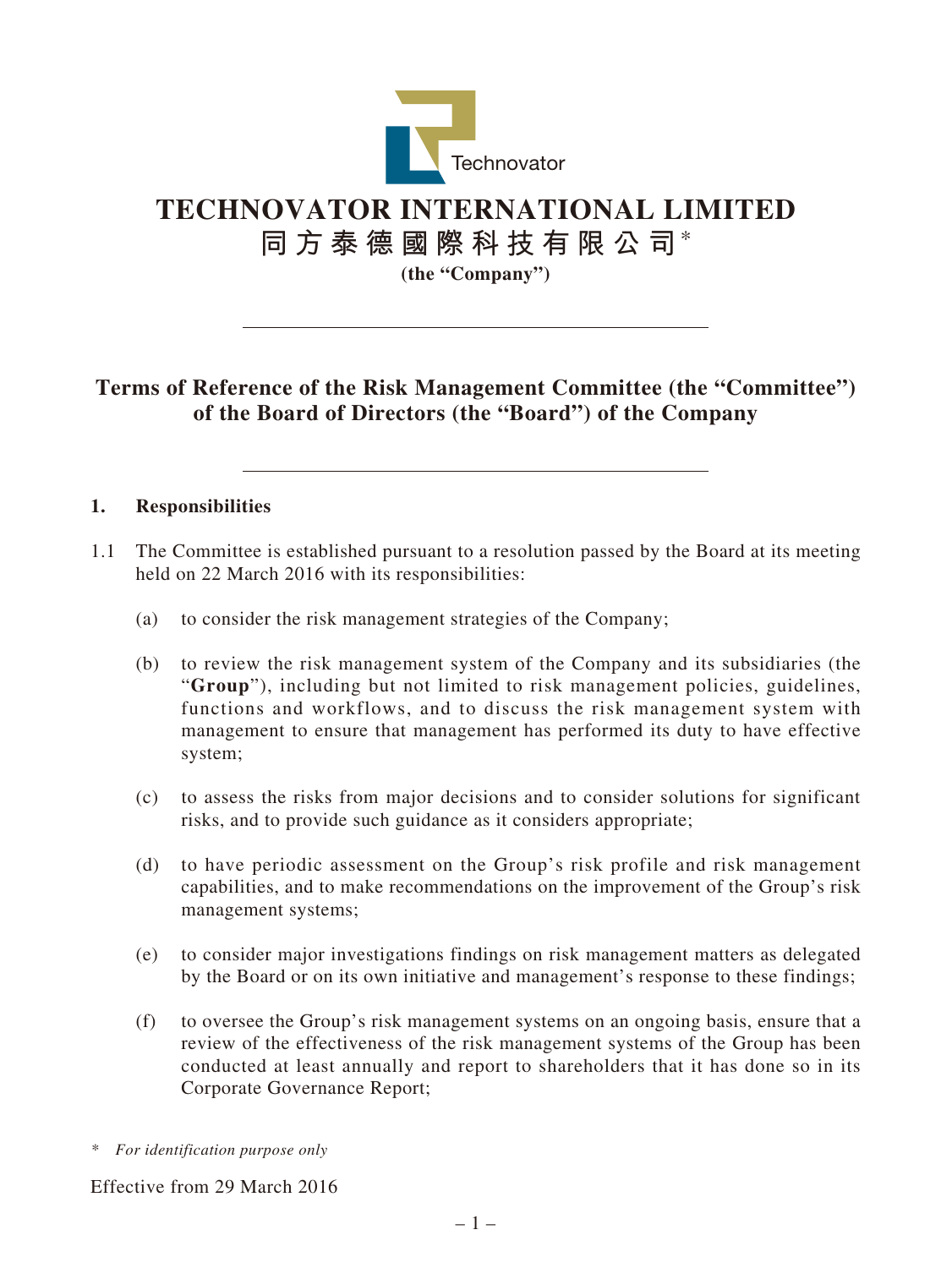- (g) to consider any other matters in relation to risk management responsibilities to be performed by the Committee under the Appendix 14 "Corporate Governance Code and Corporate Governance Report" of the Listing Rules; and
- (h) to consider other topics, as defined by the Board.

#### **2. Membership**

- 2.1 Members of the Committee shall be appointed by the Board from amongst the directors of the Company and shall consist of not less than three members.
- 2.2 The chairman of the Committee shall be appointed by the Board and has to be an independent non-executive director of the Company.
- 2.4 The appointment of the members of the Committee may be revoked, or additional members may be appointed to the Committee by separate resolutions passed by the Board and by the Committee.
- 2.5 The secretary of the Company shall act as the secretary of the Committee.

#### **3. Frequency and proceedings of meetings**

- 3.1 The Committee should meet at least one time per year. The Chairman may convene additional meetings at his discretion.
- 3.3 Notice of Meeting
	- (a) Unless otherwise agreed by all the Committee members, a meeting shall be convened by at least fourteen (14) days' notice.
	- (b) A Committee member may at any time summon a Committee meeting.
	- (c) Notice shall be given to each Committee member in person orally or in writing or by telephone or by facsimile transmission or email at numbers or addresses from time to time notified to the secretary of the Company by such Committee member or in such other manner as the Committee members may from time to time determine.
	- (d) Any notice given orally shall be followed by confirmation in writing before the meeting.
	- (e) Notice of meeting shall state the time and place of the meeting and shall be accompanied by an agenda together with other documents which may be required to be considered by the members of the Committee for the purposes of the meeting.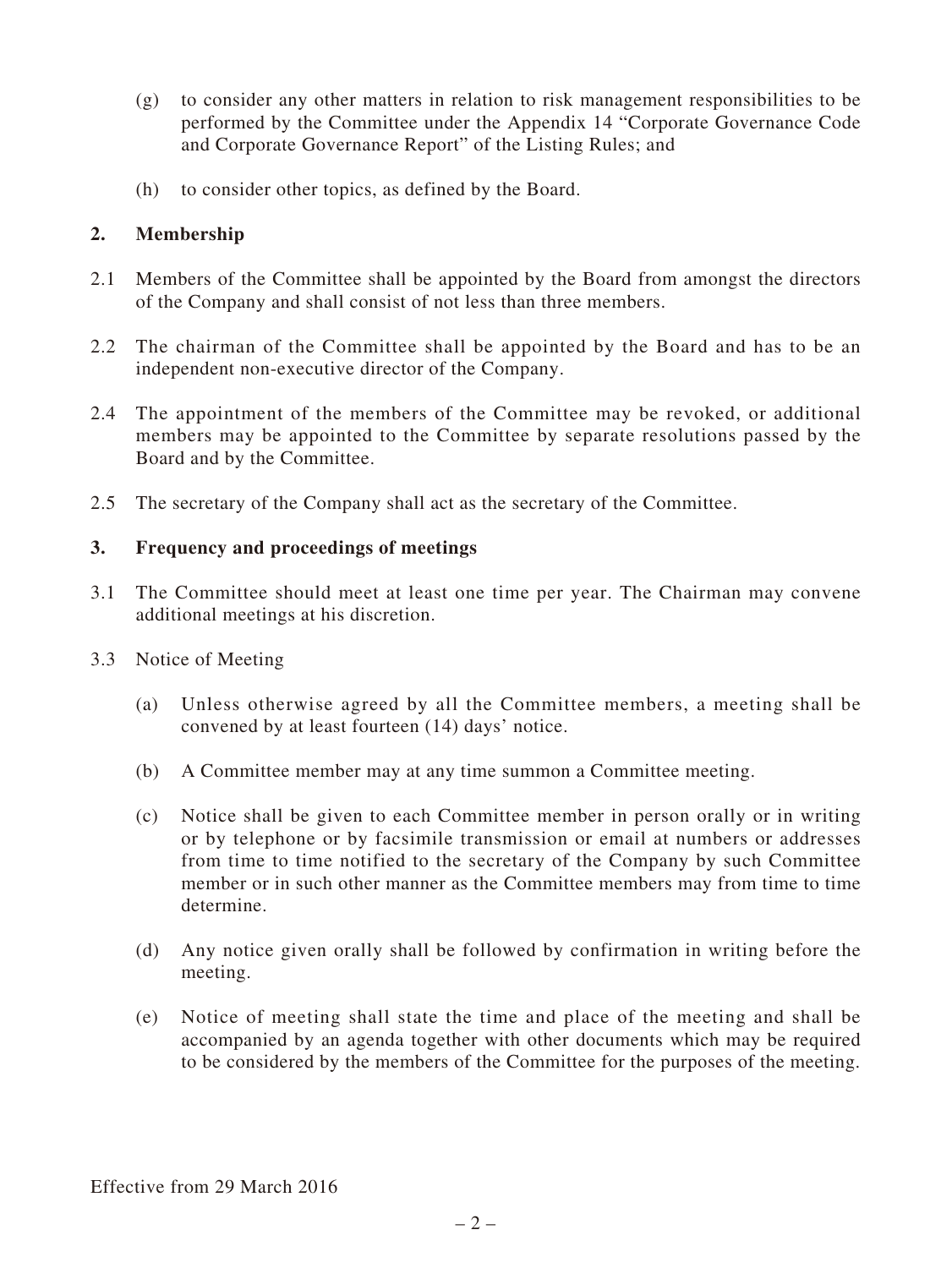- 3.4 The quorum of the Committee meeting shall be two members of the Committee.
- 3.5 Other Board members shall also have the right of attendance.

# **4. Alternate Committee members**

4.1 A Committee member may not appoint any alternate.

### **5. Authorities of the Committee**

- 5.1 The Committee has the authority delegated to it from the Board to deal with the matters set out in clause 1.1 above.
- 5.2 The Committee should be provided with sufficient resources to perform its duties.
- 5.3 The Committee is granted the authority to investigate any activity within its terms of reference and all employees are directed to cooperate with the Committee. The Committee is authorized by the Board to obtain outside legal or other independent professional advice and to invite the attendance of outsiders with relevant experience and expertise if it considers this necessary.
- 5.4 The Committee shall report to the Board any suspected frauds and irregularities, failures of suspected infringements of laws, rules and regulations which come to its attention and are of sufficient importance to warrant the attention of the Board.

#### **6. Minutes of meetings**

6.1 Full minutes of Committee meeting shall be kept by the secretary of the Company and should be open for inspection at any reasonable time on reasonable notice by any director of the Company. The secretary of the Company shall circulate the draft and final version of minutes of Committee meetings to all the Committee members for their comments and records within a reasonable time after the meeting.

## **7. Written resolutions**

7.1 Written resolutions may be passed by all Committee members in writing. This provision is without prejudice to any requirement under the Listing Rules for a Board or Committee meeting to be held.